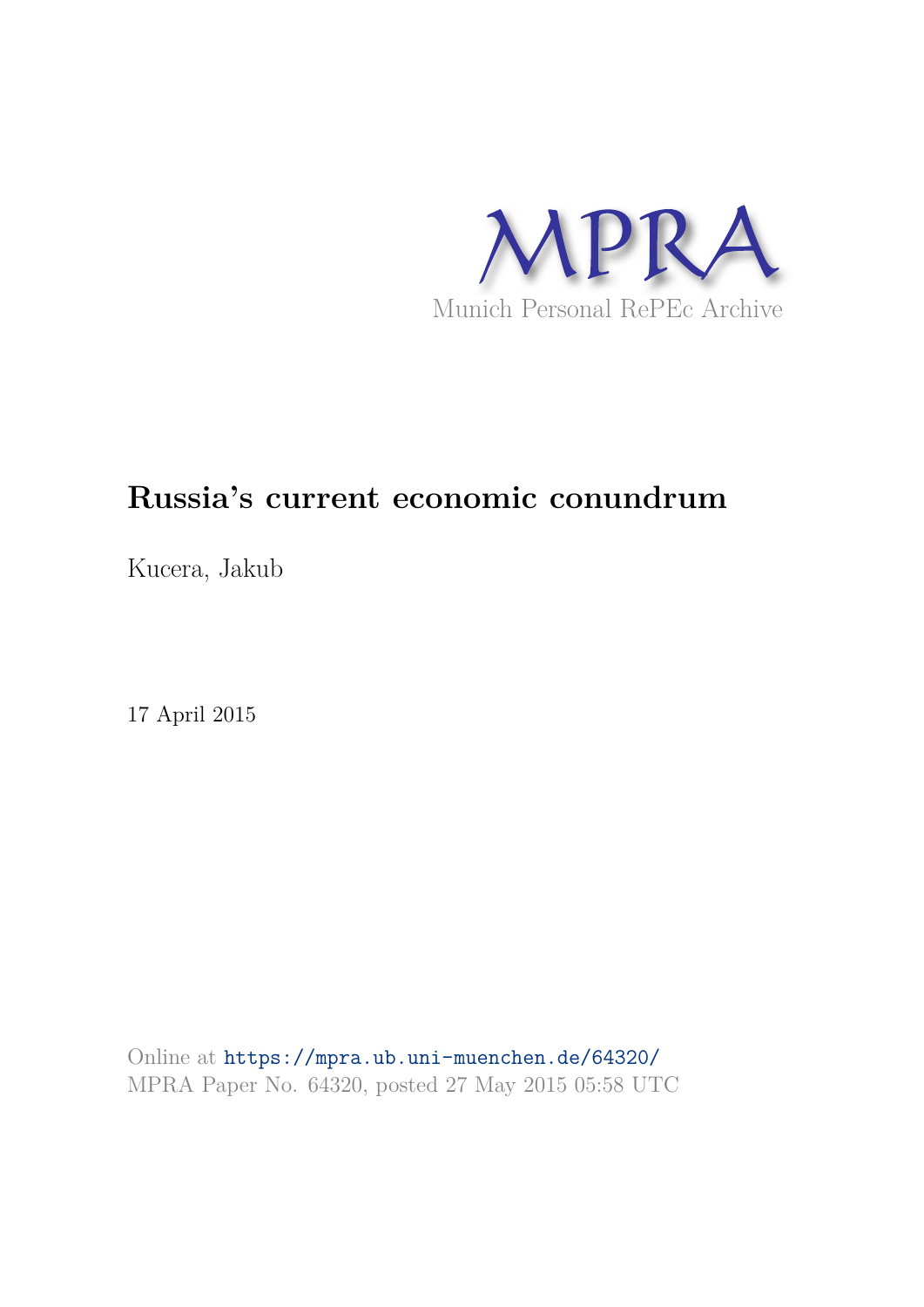

Jakub Kučera is seeking a Ph.D. in International Relations at the Institute of International Studies, Charles University in Prague, Czech Republic. He is researching the role of the energy industry in an attempt to modernize the Russian economy. After<br>graduating, he hopes to continue focusing on Russia and, in particular, the interplay between its econ

This paper was published as part of Vestnik: The Journal of Russian and Asian Studies.

SUBSCRIBE

# **Russia's Current Economic Conundrum** By Jakub Kučera

A large part of Russian society, particularly its political elite, still cherishes the great dream of Russia as a powerful and economically strong global player. Against the backdrop of an active foreign policy in recent y fulfil this dream. This is underpinned by the social and economic achievements of the years since 1999, during which the Russian economy grew markedly and the social situation stabilised.

However, it is the economy that may prove a weak point in this calculation. In this field, Russia can hardly present any active ments at the moment. A stagnating, if not falling, economy could reverse the gains of recent years and undermine the popularity of the current political regime. Moreover, a country's standing on the international st ambitions

This paper provides a concise overview of Russia's economy. First, it describes the growth model of the past fifteen years and explains why that model is now exhausted. Secondly, it examines the reaction of the country's l actually causing considerable concern even before sanctions were imposed during the Ukrainian crisis and before the current<br>economic crisis began.

### I. Golden Years

From 1998-2008. Russia 's economy grew faster than that of the USA, not to mention Germany 's, and its share in the world 's COP, measured in purchasing power parity, grew from approximately 2.5% to 3.2%.[1] Sergey Aleksashenko, former Russian<br>Deputy Minister of Finance and deputy governor of the central bank, roughly divides these years into th terms of respective growth engines.[2]

The first played out during the 1998 financial crisis. Connected with state default, the crisis brought about a short economic<br>downturn. The crisis did not derail the recovery that had started in 1996 after a period of tra shift from a planned economy to a market economy. On the contrary, depreciation of the rouble provided a growth engine, boosting<br>the competitiveness of Russian goods in both domestic and foreign markets. Production of the

In 2000, a new stage and a new engine emerged – companies in the hands of new captains of Russian industry. The initial redistribution of Soviet assets was completed, political and economic upheaval was subsiding, and priv experience on contracted in the extraction of raw materials for export. Russian oil production rose by almost 50% between<br>2000 and 2005. Smaller, albeit still significant, expansion was achieved in the production of coal, copper.[4]

The engine was not so much the exports themselves, supported by rising prices, as the exporting companies' demand for domestic<br>goods and services. Revenues from oil exports also enabled the Kremlin to launch costly investm generations, which further boosted domestic demand. As a result, manufacturing increased by 9.5% annually between 2003 and 2007.<br>[5] Russian companies often did not have to invest heavily since there was still substantial abated.[9] From 2005, the stagnation of real production in the resources sector was masked by rising resource prices. The resource sector's contribution to Russian growth was, in fact, falling.

Fortunately for Russia, the third growth engine was already emerging – foreign investors had forgotten about their losses from the 1998 crisis and begun returning to Russia. High oil prices and a rapid improvement in sover Normales and additions, and about 555-60 billion a year.<br>Inanced economic growth (on average 4.3% of GDP from 2005 to 2008).[10] This was directed mainly towards non-tradable<br>financed economic growth (on average 4.3% of GD growth in 2008.[11] Following the crisis in that year, capital inflows dried up and some investments were withdrawn. Oil prices and<br>the growth engine collapsed as did Russia's economy.

The post-crisis recovery did not depend on a new growth engine. As in the wake of many economic crises, a statistically dominant rive point factor was the rebuilding of inventories. This exhausted itself in 2012. Another contributing factor was a rise in imports and<br>import taxes (VAT and custom duties),[12] enabled by increasing real wages, especial

## II. The Gloom of 2013 and Early 2014

At the beginning of 2014, still some time before the dispute with the West over the Ukrainian crisis, the prospects for the Russian economy were bleak. Over the course of 2013, the IMC, World Bank, the Russian government, are most important to the Russian economy, were far higher than in 2009. The culprit must have been something else

Long-term growth estimates were also cut. The Ministry of Economic Development, for instance, expected average annual GDP Equipment, which had previously offered assumptions of annual You Counting the GDP by 2020, [18] which would have<br>meant average growth of 6.6% a year. Even after 2010, many remained highly optimistic, including the Ministr scenario.[19]

Investment into fixed capital unexpectedly fell by 0.3% in 2013. In spite of preparations for the Sochi Olympic Games, investment Fell by as much as 7% in January 2014 compared to January 2013, and this trend continued in February and March, with a fall of<br>3.5% and 4.3% respectively.[20] In March 2014, the Central Bank raised its key lending rate fro against the aiready weakening rouble, making new investment more expensive.[21] unexpected rises in food prices pushed in 2013 to 6.4%, slightly over the Central Bank's target.[22] In December 2013, business conditions in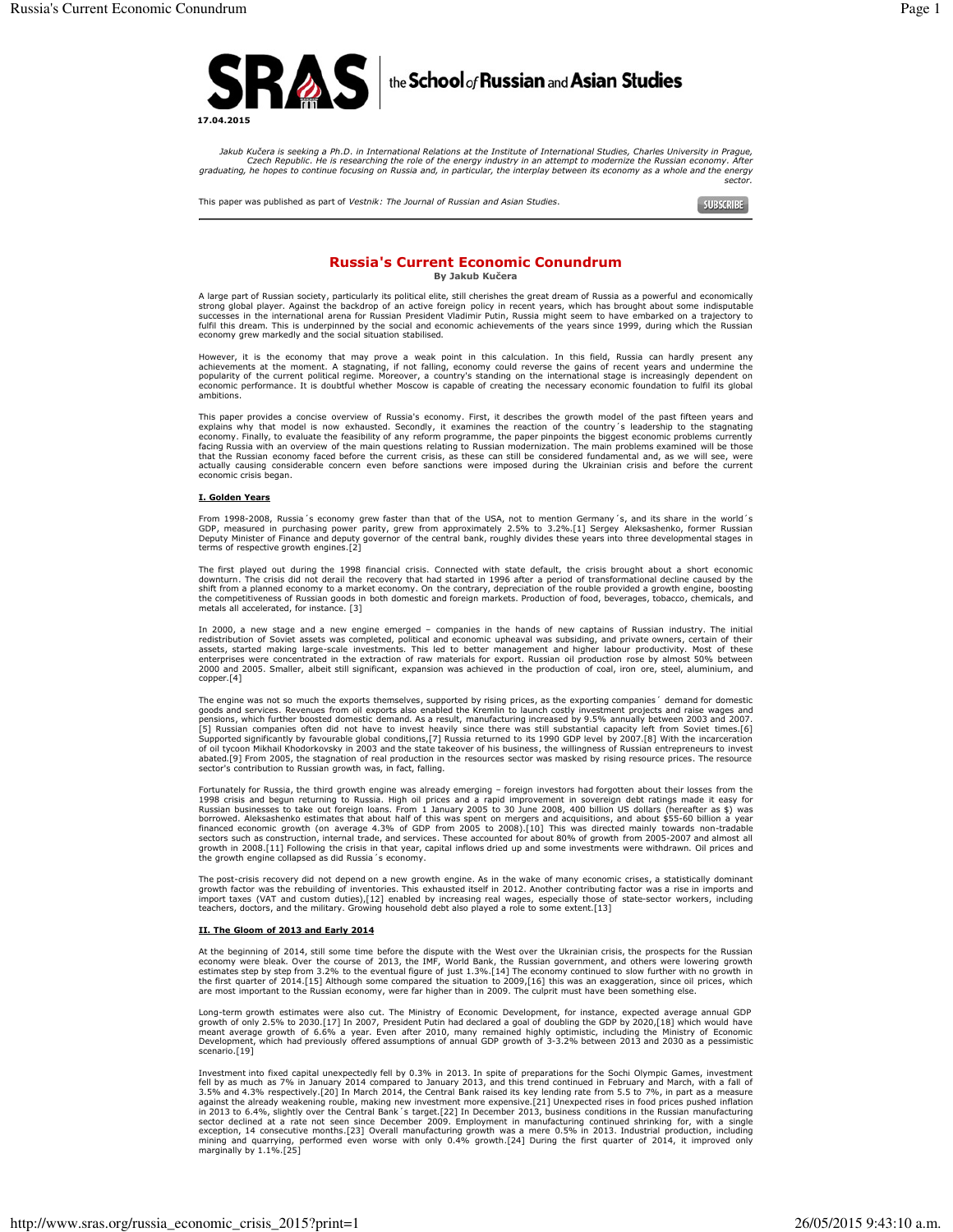Consumer activity, strong since 2008, also suffered, with a slump amounting to more than 6% in real prices in November 2013 as<br>compared to November 2012.[26] In the new year of 2014, consumption remained sluggish, especial inflation

Figure 1 - Buver Activity Index: January 2008 = 100: Source: Romir[27]- the index is composed in current prices, without inflation



Financial markets were not spared the troubles. The Moscow stock exchange stagnated; from March 2012 to January 2014, while the Financial markets were not spared the troubles. The Moscow stock excrualing stagnated; from miarci 2012 to January 2014, the space of SQP 500 and EuroStoxx 50 went up by 45% and 31%, respectively, Russia's MICEX gained a

The whole situation was all the more stunning as there were several good reasons for the economy to be running smoothly.<br>Unemployment was low at approximately 5%, compared to 8.3% in 2009. Wages had risen in nominal terms In most other sectors, productivity remained a negative issue in 2011-2013.[34]

The economic trouble found its way into public budgets that had to battle with declining revenues and, at the same time, with increasing expenditure. The central government budget recorded virtually no deficit in 2012. Regional budgets did much worse, being burdened with new social obligations Putin had mandated in his re-election campaign but wh also confronted by unexpected problems as revenues dropped owing to muted economic activity. Though the revenues grew by<br>1.3% in 2013, with inflation as high as 6.4%, the real value of the federal budget's receipts dropped  $[36]$ 

The Russian budget was also vulnerable concerning expenditure. Having grown in nominal terms by a mere 0.4% in 2003 and 14% and 2004, the increase in expenditure accelerated significantly in 2005 and 2006 to 30% and 22%, r infrastructure expenditure. The 2008 crisis did not bring about any curtailment as they rose further in 2008 and 2009, by 26% and 27%, respectively. The following years from 2010 to 2013 saw a rather moderate expenditure g From the mark conditions were favourable. According to Andrej Klepach, Deputy Minister of Economic Development, pay<br>raises for state workers, one of Putin's promises, cannot be implemented unless the economy grows annually becomes are to be honoured, 7% growth is needed, Klepach warned in December 2013.[39] Further, the government does not<br>appear to be willing to curb planned military spending increases and fears any cuts in long-term obliga

#### III. In Search of a New Engine

Even without the sanctions, imposed on the Russian economy by the West, and the steep fall in oil prices the old growth model is exhausted. However, what new model to pursue is not immediately clear. It is clear that several options would likely not work.

The Ministry of Economic Development has stated that "in 2012, the Russian economy shifted to a new growth phase, characterized The ministry of Economic Development nas state and the ZULZ, the Kussian economy shired to a new growth paraseterized by slowing investments and consumption against a background of weakening foreign demand" and forecasts t the economy, especially when their costs are considered. The Russian economy is also believed to be operating close to full production capacity, which anyway prevents a new round of low-investment consumption-driven growth

While there are a few voices suggesting Russia focus on exporting raw materials primarily to China, the overall consensus among Russian economists and politicians is that a modernization based on innovations and a strong m and of countries that focus on mass production of cheap, relatively low-tech products such as China, Turkey, Mexico and India.<br>Russian economist Vladimir Mau describes Russia as being in a "competitiveness trap," in which insufficient institutions. There are two obvious ways out of this "trap" - either to improve the underdeveloped institutions such as courts, which are notoriously incapable of defending property rights, or to lower wages. Most economists and politicians would<br>understandably prefer the first option.[45]

The year 2013 saw quite a few Russian government representatives admit that the resource-based economic model was exhausted The year 2013 saw quite a few Russian government representatives admit that the resource-based economic model was exhausted. A view on these issues shared by most of decision makers is needed. This consensus finding proces group's power base lies in the low and middle ranks of the bureaucracy and state-owned companies, many of which are under its direct control.[47] Both groups try to influence President Putin, who acts as a kind of arbiter

The difference in economic policies of these groups revolves around the state's role in the economy. The liberals push for decreasing Figure uncertainty conduct points of these groups is every solution of the text of the method of the text of the text of the business environment and fight corruption, often warning that slow growth could lead to political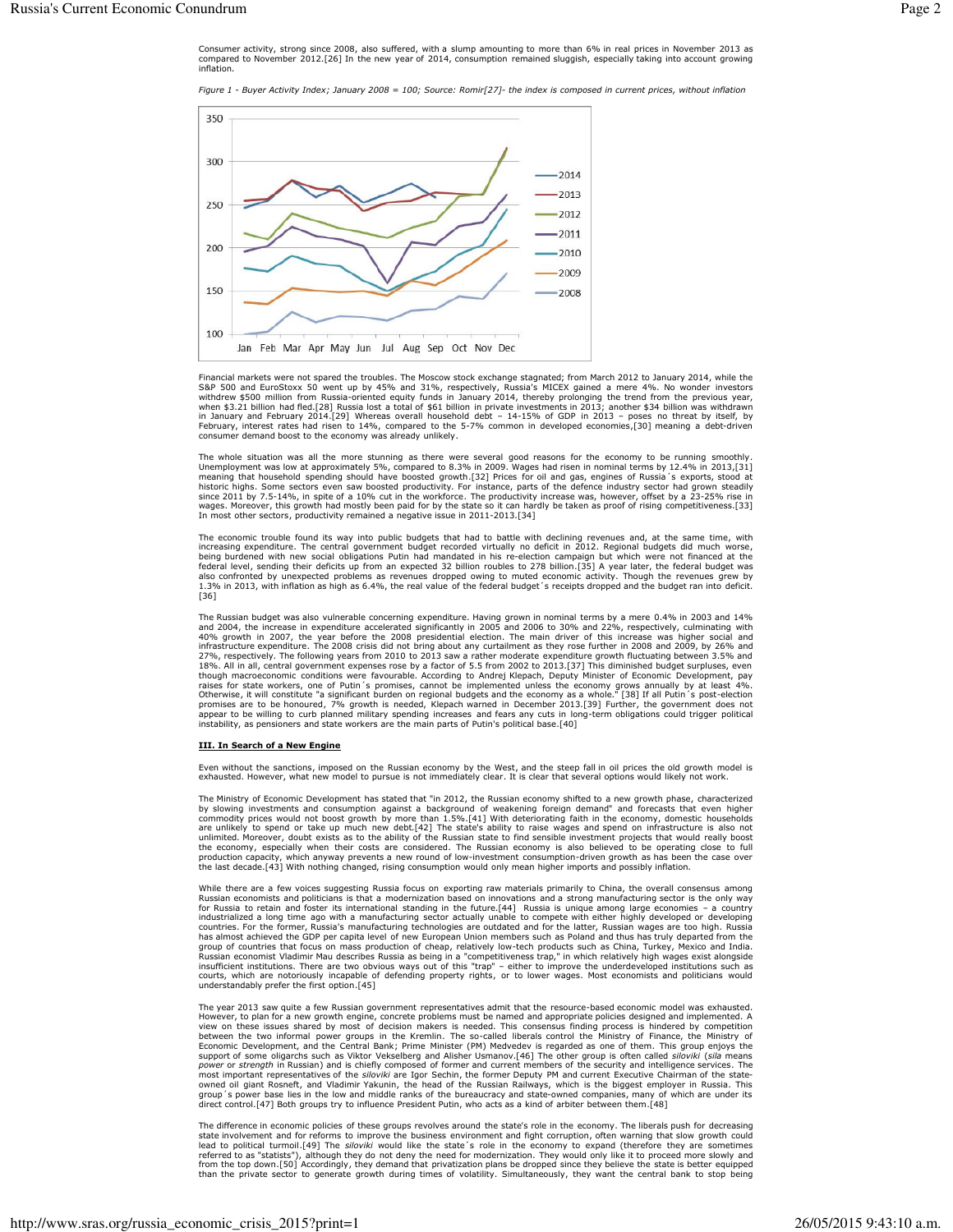passive and to lower interest rates. The liberals oppose these plans, arguing that the current stagnation is primarily not a result of bad macroeconomic policies but rather limited production capacity and labour force.[51]

As for the Russian heads of state and their relationship towards modernization of the economy, both Putin and Medvedev have<br>spoken about the need to implement according supply-side reforms such as improvement of the busine spoken about the need to imperment according supply-side reforms such as improvement or the business cumate, ngining the quality of the Russian workforce. Medvedev was particularly fond of the term "modernization" (he used

### VI. Troubles on the Way Forward

The health of 21st century economies is generally measured based on certain criteria, the most important of which are the competitiveness of the marketplace, the strength of human capital, the ability to develop and financ a functioning financial sector), and diversification with the ability to create products and services of high added value [56]

## The State's Role in the Eco

Even twenty years after the collapse of the USSR, Russia's economy is dominated by state-owned giants. State dominance is event wenty years and to discourage competition by allowing some economic actors to operate with preferences and to generally<br>generally understood to discourage competition by allowing some economic actors to operate with

In May 2012, the re-elected President Putin signed a decree stipulating privatization of all state holdings in companies outside the Figure 1. The concession of the plane of the plane of the plane and the energy and defence sectors. [58] That offered hope that large-scale privatization, which had brought state coffers \$111 billion from<br>1995-2012, would

Political struggles between the siloviki and liberals are likely a major factor in this [60]

Moreover, a clear privatization plan is missing. Up to a point, the managements of the companies decide themselves and they mostly oppose privatization.[61] Contrary to the aforementioned privatization decree signed by Put as 2020.[63]

The state's share may actually expand. The Russian state-controlled oil major Rosneft bought the private oil company TNK-BP in the spring 2013. Although this could be interpreted as partial privatization, as BP gained an 1 shing experiments of the state's hands. Further, in an effort to fight tax fraud, the Russian Central Bank has withdrawn licences from<br>several smaller, private banks. The sector will indisputably benefit from some consolid

The government is currently trying to mandate improved efficiency from state companies. For instance, state corporations such as<br>Gazprom or Russian Railways will not be allowed to raise their tariffs over the inflation lev now expected to grow, these corporations will theoretically have to pursue cost-cutting measures if they wish to maintain even<br>current revenue levels. This rule should guarantee a certain level of predictability regarding government-set targets such as market value or return on investment.[64]

The state also dominates employment. Real wage growth has been mainly fuelled by increasing state sector salaries. In 2011 and<br>2012, the average nominal wage of state-workers increased by 28%, whereas in the economy as a w [65] In 2013 state-workers reportedly brought home 13% more in real terms, while the average real wage grew by just 5%.[66] In 2013 state-workers reportedly brought home 13% more in real terms, while the average real wage exponenting active population in 2012. A year better two studies that the studies of the studies of the studies of the private sector shrank by 300,000 jobs. [68] Sergei Beliakov, Deputy Economic Development Minister, comm government demotivates society and creates an environment where it is easier to be part of the distribution system rather than develop one's own entrepreneurial spirit."[69]

Rising numbers of state employees at a time of low unemployment and a still growing economy is rather unusual (hiring in the state sector is a common anti-crisis measure). Private companies are, thus, forced into competiti workforce further, leading to even higher wages. As increased labour productivity has not materialized, Russian companies have been made less competitive.[71] We can see that rising wages and a depleted labour force caused

#### B. Demography and the Labour Market

Although unemployment is now forecast to grow with the current crisis, [72] Russia may still suffer adverse effects in the future due to its demography. Russia and the other former Soviet states are unique in terms of dem

Figure 2 - Russian population since 1990 and projection through 2030; source: Federal State Statistics Service[74]



The Russian statistics office works with three future scenarios – high, middle and low. The high scenario, based on a de-facto zero natural loss and immigration rising from the current annual level of 300,000 to half a mil create inevitable frictions with the domestic population and strengthen xenophobic sentiments already present in Russian society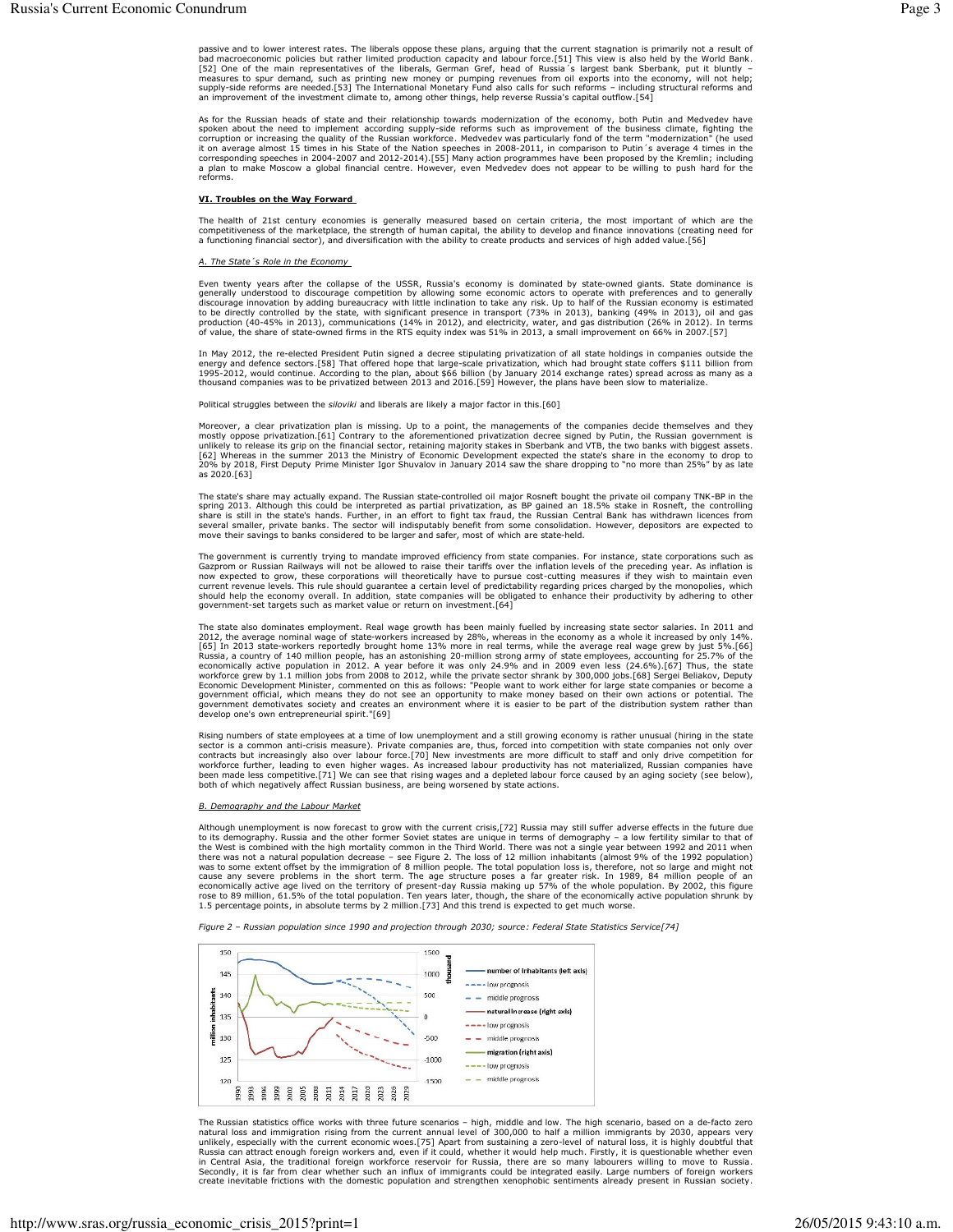Thirdly, even if Russia succeeded in attracting sufficient numbers, they would mostly be low-skilled people too poor to invest much into raising their qualifications.[76] Productivity would, therefore, remain low and the c consumption by much.

A high level of immigration seems unlikely. Further, age groups born during the 1990s are entering reproductive age. The politically A might even of infinity and economically uncertain 1990s saw a collapse in births, so this age group is small. It cannot be expected, if current fertility rates<br>of 1.7 are maintained, to produce enough children to even re depicts their parameters. The number of population at the economically active age is forecast to drop by 8-9.5 million by 2023 (to 34-55% of the total population). The number of population at the economically active age is "is closed for the next ten years."[78] The current recession may change this too, though.[79]

Outside of state influences, Russian businessmen have rated employee job commitment and readiness, as well as labour-related<br>habits and discipline as larger problems than corruption, taxes, or bad institutions.[80] Prime M Travies and unsequinter as rarger problems than corruption, taxes, or bad institutions.[80] Prime minster medvedev has announced reforms aimed at increasing the quality and mobility of the workforce.[81] However, the new s

### Diversification - Dominant Resources, Weak Manufacturing

Since approximately 2006 the natural resources sector has no longer been the main growth engine. In spite of this, it remains a pillar the Russian economy rests upon, accounting for approximately 25% of GDP while manufacturing accounts for a mere 2.5%.<br>[83] Furthermore, manufacturing seems to perform in sync with oil prices - see Figure 3.

Figure 3 – Manufacturing, mining and quarrying (including oil and gas production) and oil prices - year-on-year change in % –<br>Source: Federal State Statistics Service [84]



The natural resources sector also dominates foreign trade and, again, crowds out manufacturing. In 1995, the sector's share was The natural resources sector also commates foreign trade and, again, crowns out manutaturing. In 1995, the sector s snare time, Russia managed to export more manufactured goods in absolute terms – a rise from \$8 billion to [85]

Figure 4 - Exports and imports of natural resources and manufactured goods - Source: Federal State Statistics Service [86]



Too large a dependency on the resources sector presents dangers for the wider economy. One of them is in the balance of trade. If oil and gas prices stabilize, let alone fall, the surplus of the current account (combining nearm exponent of GDP, a severe financial crisis and rouble devaluation are all but unavoidable. In early 2012, in spite of the then<br>fairly high oil prices, Aleksashenko predicted this scenario could unfold in as soon as f

Imports were not rising as quickly in 2012 and 2013 as between 2009 and 2011, [88] so there was no significant weakening of the rouble in those years. Then in the summer of 2014, just as oil prices suddenly took a nosedive currency reserves in 2014 to defend the domestic currency.[89] With an import-heavy economy, Russia now faces the prospect of<br>massive inflation, which is likely to adversely affect many economic sectors, particularly as th partially as an anti-inflation measure (another concern being the plummeting rouble).

Another problem caused by the strong link between Russia's currency and massive oil and gas exports is the strengthening rouble in real terms since the beginning of this century. From 2000 to the end of 2013, the value of terms as a result of high energy prices and growing energy exports.[90] This made it hard for other economic sectors, in particular manufacturing, to compete with foreign competitors (this phenomenon is often referred to a

The state budget depends on the gas and oil sectors, too. These sectors accounted for approximately half of all federal revenue from 2011-2014, and they continue to gain share. The deficits would have often reached slightly over 10% of GDP without this income. It<br>is an improvement compared to the corresponding figure of 13.5% of GDP in 2009 but it is st deficit without this income source dropping to 8.4% of GDP.[92] However, whereas it was possible to balance the state budget at an oil price of \$20 per barrel in 2005, \$103 per barrel was needed to do so in 2013.[93] Curre even though politicians still deny this.[94]

# **D. Business Environment**

Although it has long been a government priority, the Russian business and investment climate remains far behind that of developed countries. In 2013 Russia achieved some success in this field when it moved up 19 places in the annual World Bank Ease of Doing<br>Business Index to the 92nd position (four places ahead of China) out of 189 included countries include corruption because the World Bank only tries to assess the related legislation and not the phenomenon itself.[96] In the Corruption Perception Index by Transparency International, Russia ranked 127th out of 177 evaluated countries [97] Even Russia 's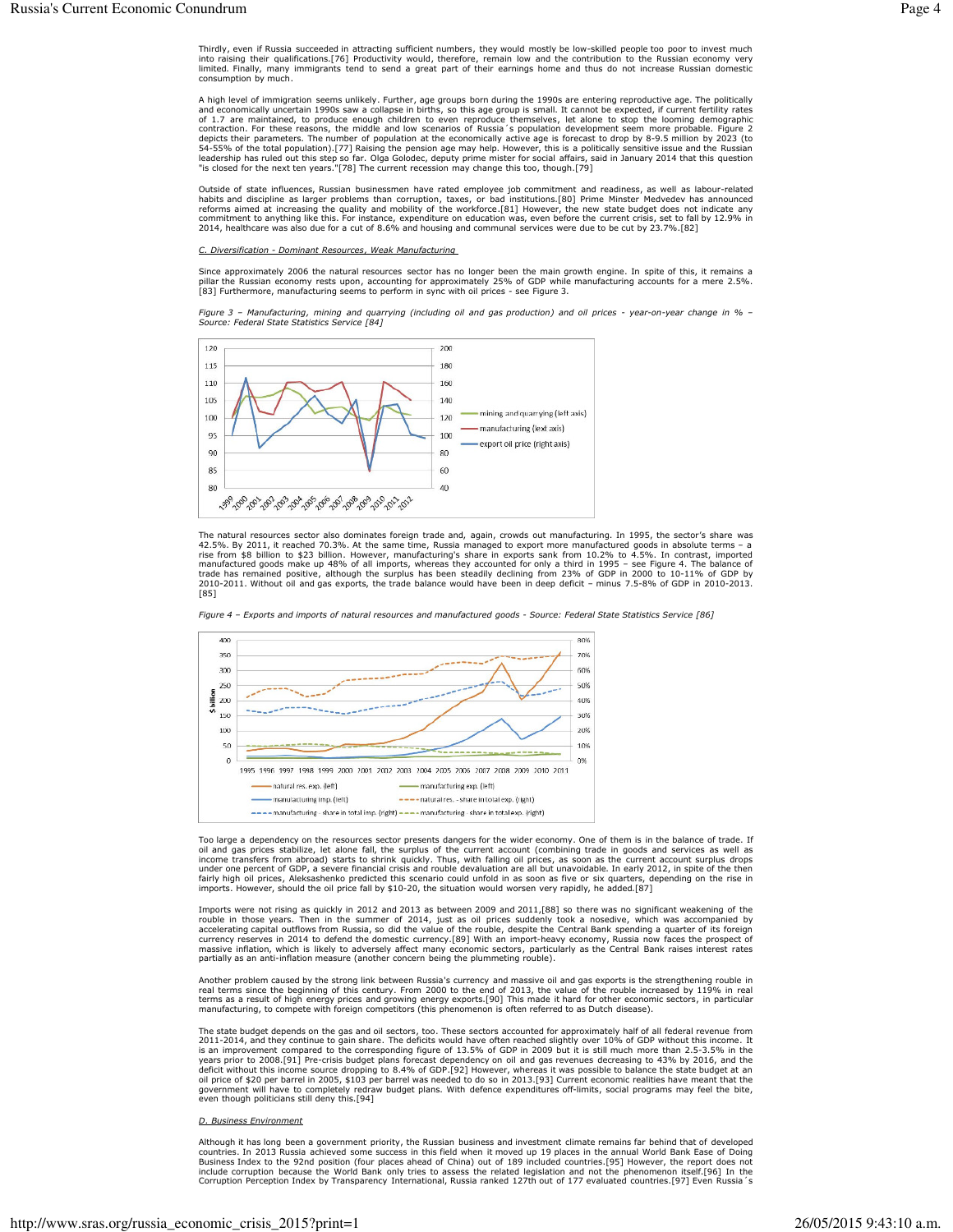billionaires increasingly complain about bribery (as well as a hostile business environment).[98] So, there may be some progress on paper, but it does not appear to have materialized on the ground.

Similarly, Russia 's boost in Bloomberg's "Best Countries for Doing Business 2014" from 56th to 44th place was tainted by the fact<br>that all the other BRICS countries did even better, some of them by a wide margin.[99] The by the ristrate in duration, includes corruption and ranks was a the T-turn rieest economy out of Tro counties. Its economy is<br>"mostly unfree" and narrowly escapes being termed "repressed." The report praises improvement i

Taxes are also still a problem. On the one hand, the overall situation is not so bad with Russia being placed the 56th best country in the Paying Taxes survey by consultant PwC after the government streamlined the taxation

In September 2013, well before the crisis, Medvedev admitted the plans to improve the business environment were being<br>implemented at a slowing rate. Out of a total of 173 measures that were supposed to have been fulfilled actually were [103] The implementation of the declared reforms will rely heavily on state institutions and they will be under close scrutiny. Most recently, President Putin himself has called for an improvement in the qual

#### **E. Investment Climate and Financial Sector**

Investment levels of 25-30% of GDP are considered ideal for a developing economy, yet the figure is no higher than 21-22% of GDP in Russia.[105] This is an improvement from 15% in 2000 but still less than levels in the USS

Russia's dysfunctional financial sector, which is not capable of channelling surplus savings to small and medium-sized companies, also contributes to its poor investment levels.[108] On the one hand, some Russian companies

Foreign capital is not helping, either, since it has been leaving Russia over the past few years and will likely continue to do so with sanctions risks and the current crisis. At the outbreak of the 2008-2009 crisis, Russi

The importance of investment for re-starting the economy is fully understood by the country's leadership and has recently been stressed by the World Bank.[112] In September 2013 the Economic Development Ministry estimated ncourage Russian businesses to borrow more and invest in the quality of their production, which will then partially replace imports.  $[113]$ 

It is anything but clear if current conditions will help these hopes come true. The weaker rouble caused by low oil prices and Nextern-imposed sanctions will certainly benefit the domestic production and business as happened in the aftermath of the 1998<br>crisis. This may be, however, cancelled out by lack of accessible funding as a result of the sa Russian financial sector and the restrictively high interest rates recently adopted by the Central Bank.[114]

In January 2013 as Russia's statistics office reported a decline in investment activity, an idea emerged that the lacking cheap credit could be supplied by commercial banks. Though the biggest banks are to a large extent o could be supplied by continential banks. Though the biggest banks are to a large extent owned by the government, it uses and an analogenent disliked this proposal. They would rather have ceased lending altogether. [115] To favourable credit to the private sector. A decline of state-funded investment was probably the main reason behind the declining investment activity.[116]

Another interesting debate has started over the National Welfare Fund, in which some oil and gas revenues is accumulated (3.1 Figure Transformation of the Pallocation in the Higher Transformation of the Pallocation in the transformation of the Pallocation in the infrastructure projects while the Ministry of Finance would rather adhere to the curr state in the Einance Ministry, warned that for the fund to fulfil its role, there must be some return on its assets, which would not be<br>the case with infrastructure investments. However, he did not dispute the fact that th

In November 2013, Putin confirmed a prior decision to invest 450 billion roubles (\$13.8 billion, by January 2014 exchange rates) from the National Welfare Fund into three infrastructure projects. Later, the sum was raised istantioners and supporters of large state investments. Noteintensis, the duotient and construction of the latter since it clearly showed the ease of abandoning conservative fiscal principles. These budgetary principles w

# F. Innovation Capacity

With the exception of the defence and space industries, Russia offers few high-tech products. Despite many attempts to create these, such as with Yota smartphones or the now-shelved Yo-Mobile hybrid car, Russian businesses

Figure 5 - Patents granted by the U.S. Patent and Trademark Office - logarithmic scale - Source: U.S. Patent and Trademark Office  $[125]$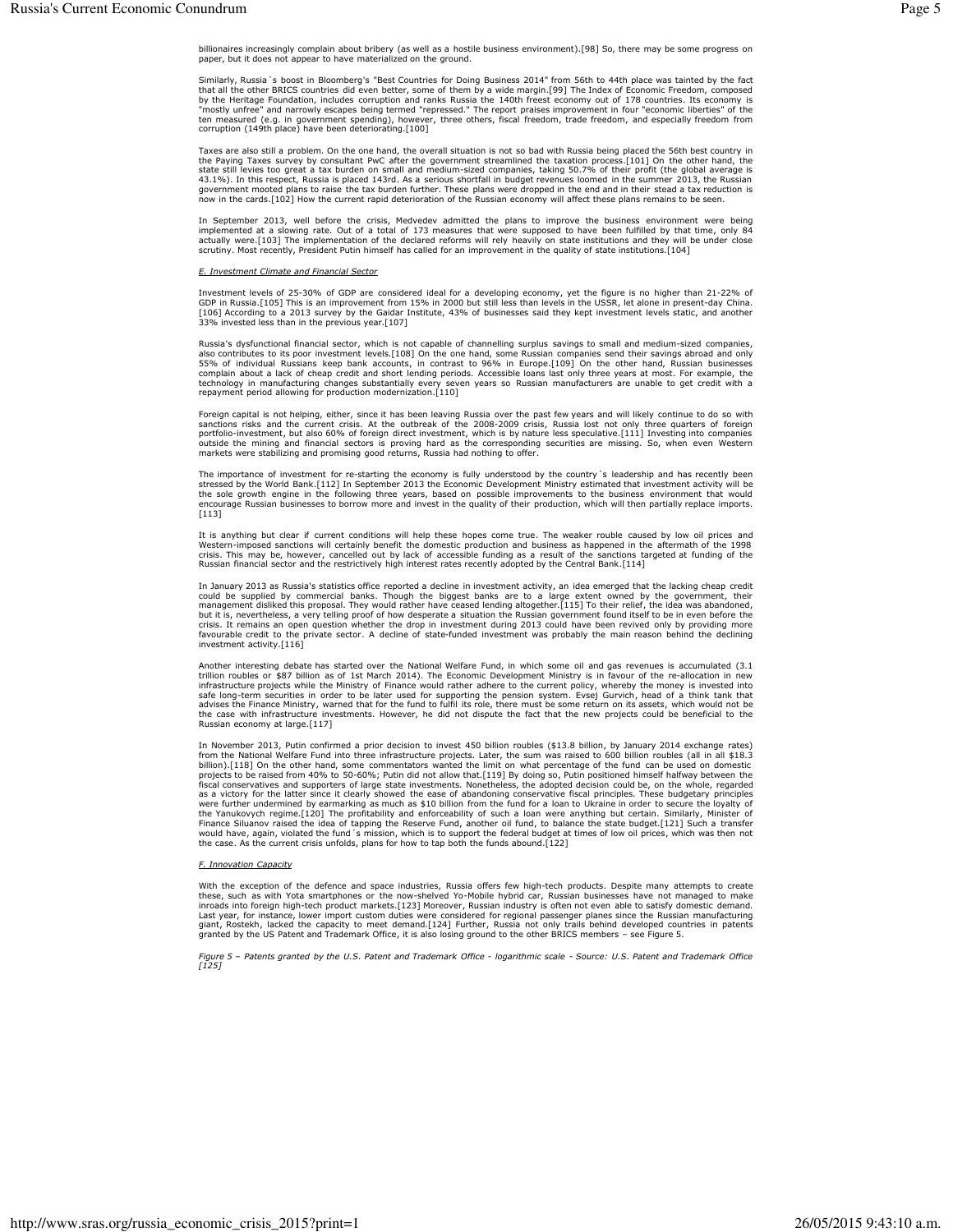

While Russia can claim 6% of the world's population with a postsecondary education, over the past ten years, Russia has received only 0.24% of all patents granted to non-Americans.[126] Also, Russia' is share in the world' manufacturing, productivity is believed to be up to eight times lower in comparison to foreign competition.[129] Apart from the space and defence industries, the Russian manufacturing sector survives only thanks to demand

#### VII. Conclusion - Russia's Modernization Dilemma

Even before sanctions and the current crisis, the Russian economy was facing a great many difficult problems: the state's dominance in the economy; the adverse demographic situation and an ineffective labour market; a huge exhausted growth model of the past fifteen years requires deep supply-side reforms and a wide-ranging modernization of the economy.

A question of the utmost importance is who is going to drive this modernization process. The Russian economist Vladimir Mau detects a lack of enthusiasm for the process in Russia that, paradoxically, can be partially trace The current crisis, however, will be much harder to jonore.

Evgenij Iasin, a Russian economist and the Minister for the Economy between 1994 and 1997, and his colleagues ask if a potential modernization coalition, consisting of "new bureaucracy" and "new business," will not succumb groups together make up 40% of the population.[134]

Other questions also remain unresolved, for instance, whether a return to a higher degree of federalization could help.[135] Consideration is also given to whether present-day Russia, dominated by the resources sector, is Consumeration is also growth model (the USSR was notoriously incapable of such a switch). Social stratifications between Russia's shift to an intensive growth model (the USSR was notoriously incapable of such a switch). So

Similarly unresolved is the matter of what role the current political elite will play if there is a serious modernization attempt. Mau<br>takes the view that "the state (its highest leadership) is politically interested in mo modernization and innovation through state corporations and institutions." Yet, without a real demand for modernization from<br>economic actors, this effort cannot bear fruit.[137] Contrary to this opinion, Aleksashenko think obstacles to

The Russian historian Vitalij Fomin paints a somewhat more complicated picture. The current political elite are well aware of the need for economic modernization but they are not willing to modernize the political institut Finance Treatmentality and contrary to Medvedey, economic modernization cannot be successful,<br>[139] Alas, Fomin sees two problems in this regard. Firstly and contrary to Medvedey, economic modernization cannot be successfu but the decision-makers and the population, in contrast to the pointed education in such different ways, can it<br>politics and society.[140] When the decision-makers and the population are thinking of modernization in such d

Concerning the role of the current political leadership, another interesting question arises: to what extent their attitude towards modernization is influenced by the fact that when the Russian economy was flourishing afte could lead to resistance to any modernization attempt based on economic liberalization and privatization even - or perhaps<br>especially - during a major crisis such the one Russia is currently facing.

#### **Bibliography**

ALEKSASHENKO, Sergey, 2012. "Russia's economic agenda to 2020", International Affairs 88:1 (2012).

AMOS, Howard, 2015. "Russian Central Bank Set to Keep Growth-Stifling 17% Rate", The Moscow Times (January 29, 2015), Online,<br>last accessed February 16, 2015.

BBC, 2013. "Ekonomika Rossii v 2014-om: tri neveselykh scenariia" (Russian Economy in 2014: Three Unhappy Scenarios), BBC-<br>Russkaia sluzhba (December 31, 2013), Online, accessed November 10, 2014.

BBC, 2014. "Rossiia ukrepit sviazi s Aziej, no eto ne budet mest'iu ES" (Russia to Strengthen Ties With Asia, but not as Revenge on<br>EU) (September 19, 2014), <u>Online</u>, accessed February 16, 2015.

BBC, 2015. "Pressa Rosii: Moskva vziala kurs na samoizoljaciiu? – Pensionnyj vozrast opiat' na slukhu" (Russian Press: Moscow<br>Aiming At Self-Isolation? – Retirement Age Under Discussion Again) (January 30, 2015), <u>Online</u>,

BIDDER, Benjamin, 2012. "Potjomkinsche Fabriken" (Potemkin 's Factories), Der Spiegel, no. 48 (2012).

BIDDER, Benjamin, 2014. "Russland in der Krise: Die Wirtschaft ist Putins Achillesferse" (Russia in Crisis: Economy is Putin's Achilles Heel), Spiegel-online (January 1, 2014), Online, accessed November 10, 2014.

BULIN, Dmitrij, 2013 (A). "Zachem nuzhna novaia privatizaciia v Rossii?" (Why is New Privatization Necessary in Russia?), BBC-russkaia sluzhba (June 29, 2013), <u>Online</u>, accessed November 10, 2014.

BULIN, Dmitrij, 2013 (B). "Novyj biudzhet Rossii" (New Russian Budget), BBC-russkaia sluzhba (October 25, 2013), Online, accessed November 10. 2014.

BULIN, Dmitrij, 2014. "Gajdarovskij forum: ministry posporili o pensiiakh" (Gaidar Forum: Ministers Argued Over Pensions), BBC-<br>Russkaia sluzhba (January 17, 2014), <u>Online,</u> accessed November 10, 2014.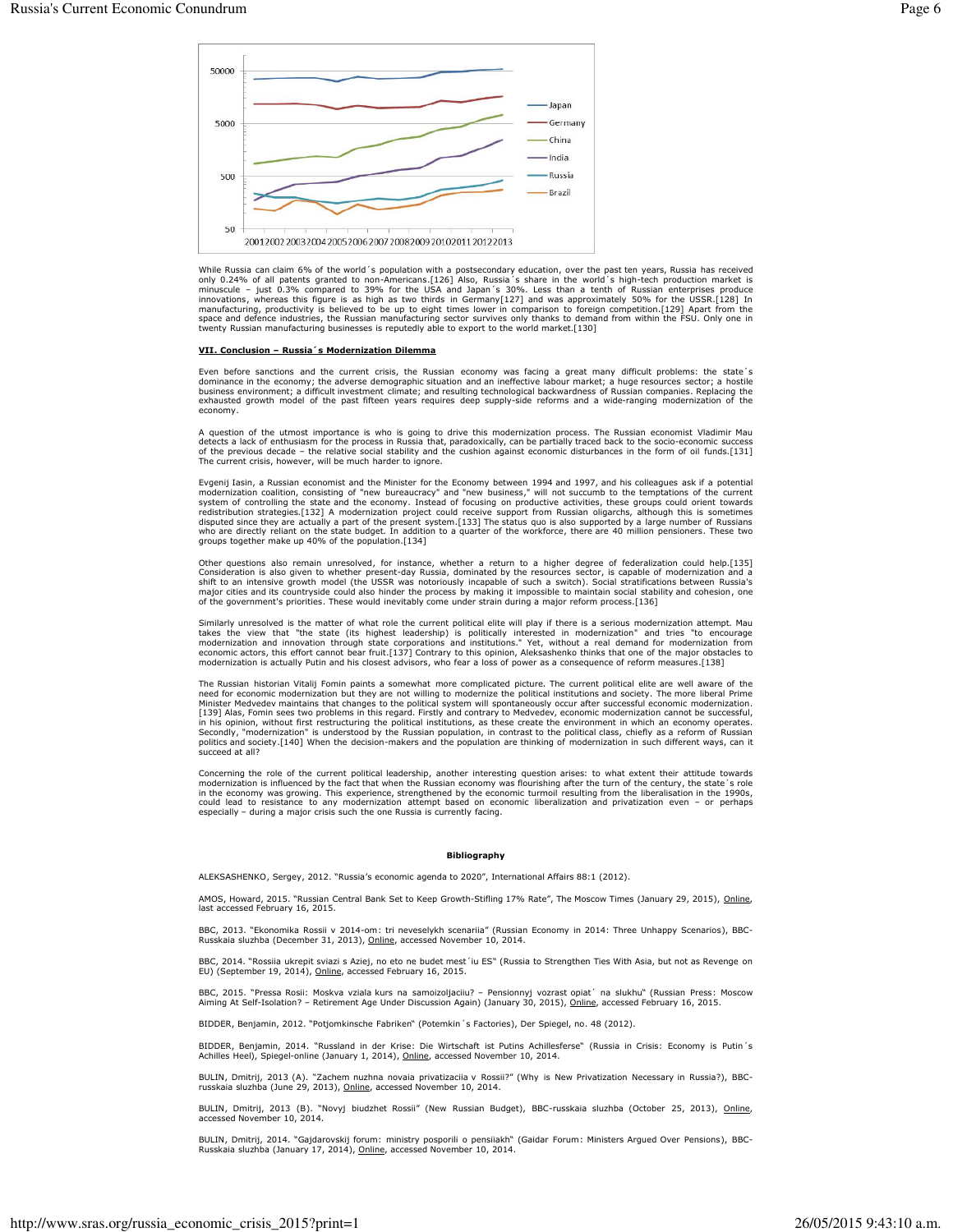CLOVER, Charles, 2013. "Russia slowdown challenges liberal wisdom", Financial Times, (April 17, 2013), <u>Online</u>, accessed November 10, 2014

EBERSTADT, Nicholas, 2011. "The Dying Bear", Foreign Affairs, no. 6 (2011).

ECONOMIC EXPERT GROUP, 2004-2015.[141] "Obzor ekonomicheskikh pokazatelej", various reports from 2004 to 2015, <u>Online</u>, accessed February 16, 2015.

ECONOMIST, The, 2013 (A). "The S Word" (November 9, 2013), <u>Online,</u> accessed November 10, 2014.

ECONOMIST, The, 2013 (B). "To privatise or not to privatise" (January 19, 2013), <u>Online</u>, accessed November 10, 2014.

ECONOMIST, The, 2013 (C). "Sputtering" (June 22, 2013), <u>Online</u>, accessed November 10, 2014.

ECONOMIST, The, 2014. "Sochi or bust" (January 30, 2014), Online, accessed November 10, 2014.

EDOVINA, Tatiana, 2013. "Uluchshenije investklimata v RF ne pospevajet za grafikom" (Business Climate Improvement in Russia Behind Schedule), Kommersant (September 23, 2013), <u>Online</u>, accessed November 10, 2014.

FISH, Isaac Stone, 2013. "Someone Tell the World Bank About Corruption in Russia", Foreign Policy (October 29, 2013), <u>Online</u>, accessed November 10, 2014.

FORBES, 2013. "MER priznal nevypolnimym ispolnenie socialnykh majskikh ukazov" (Ministry of Economic Development: May<br>Decrees Impossible to Fulfil), Forbes (December 3, 2013), <u>Online,</u> accessed November 10, 2014.

FORTESCUE, Stephen, 2012. "(Ohn-)Macht?" (Power(less)?), Osteuropa, no. 6-8 (2012).

GAJDAEV, Vitalij, 2014. " Poteriannyj Janvar" (Lost January), Kommersant (February 3, 2014), Online.

GERHARDT, Wolfgang, et al., 2012. "Spaltungen – Editorial" (Cleavages – Editorial), Osteuropa, no. 6-8 (2012).

GRIGOREV, L., et al, 2008. "Postkrizisnaia struktura ekonomiki i formirovanie koalicij dlia inovacij" (Post-Crisis Structure and<br>Forming a New Innovation Coalition), Voprosy ekonomiki, no. 4 (2008).

HOLODNY, Elena, 2015. "Russia's Migrant Workforce Is Dwindling", Business Insider (January 8, 2015), <u>Online</u>, accessed February 16, 2015.

IASIN, E., et. al, 2013. "Sostoitsia li novaia model ekonomicheskogo rosta v Rossii ?" (Is There a New Economic Growth Model in Russia?), Voprosy ekonomiki, no. 5 (2013).

IMF, 2013. "World Economic Outlook Database, October 2013", Online, accessed November 10, 2014.

KELLY, Lidia; KORSUNSKAYA, Darya, 2013. "In blow to Putin, Russia slashes long-term growth forecast", Reuters (November 7,<br>2013), <u>Online</u>, accessed February 16, 2015.

KOMMERSANT, 2013. "Neplatezhesposobnyj spros" (Insolvent Demand) (December 23, 2013), <u>Online</u>, accessed November 10, 2014.

KOMMERSANT, 2014 (A). "Vladimir Putin: dlja uluchsheniia delovogo klimata" (Vladimir Putin: For Business Climate Improvement)<br>(October 10, 2013), <u>Online</u>, accessed November 10, 2014.

KOMMERSANT, 2014 (B). "Dmitrij Medvedev dopuskaet vozmozhnosti snizheniia nekotorykh nalogov" (Dmitrij Medvedev Can<br>Imagine-Some-Taxes-Go-Down)(December-13,-2014), <u>Online</u>, accessed-February-16,-2014.

KRAVCHENKO, Stepan; ROSE, Scott, 2013. "Russia Forecasts Losing Ground in Global Economy by 2030", Bloomberg (November 7, 2013), Online, accessed November 10, 2014.

KUZNECOVA, Elizabeta, 2013. "Aviakompanii predpochli import samoljetov" (Airlines Prefer Importing Planes), Kommersant<br>(November 7, 2013), at www.kommersant.ru/doc/2337354, accessed November 10, 2014.

LABINSKAIA, I., 2011. "Rossiia – obshschestvo riskov-2" (Russia – Society of Risk-2), Mirovaia ekonomika i mezhdunarodnye<br>otnosheniia, no. 11 (2011).

LAQUEUR, Walter, 2010. "Moscow's Modernization Dilemma", Foreign Affairs, no. 89, issue 6 (November/December 2010).

MARKIT, 2013. "HSBC Russia Manufacturing PMI" (December 27, 2013), <u>Online</u>, accessed November 10, 2014.

MAU, V., 2013. "Mezhdu modernizaciej i zastoem – ekonomicheskaia politika 2012 goda" (Between Modernization and Stagnation –<br>Economic Policy of 2012", Voprosy ekonomiki, no. 2 (2013).

MEDETSKY, Anatoly, 2013. "Putin Promises \$13.6Bln in Infrastructure Spending", The Moscow Times (June 21, 2013), <u>Online,</u><br>accessed November 10, 2014.

MEDVEDEV, Dmitrij, 2009. "Rossiia, vpered!" (Russia, Forward!) (September 10, 2009), <u>Online</u>, accessed November 10, 2014.

MINAEV, Sergej, 2013. "Patrioticheskij kredit" (Patriotic Credit), Kommersant (June 24, 2013), Online, accessed November 10, 2014.

MINISTRY OF ECONOMIC DEVELOPMENT, 2013. "Prognoz dolgosrochnogo socialno-ekonomicheskogo razvitiia Rossijskoj Federacii<br>na period do 2030 goda" (Prognosis of Long-Term Socio-Economic Development of the Russian Federation T (Moscow: March 2013).

MOUKINE, Guennadi, 2013. "Minister Pushes Intensive Approach to Economic Salvation", The Moscow Times (October 2, 2013),<br><u>Online,</u> accessed November 10, 2014.

MOSCOW TIMES, The, 2013 (A). "Economists Gloomy on GDP Growth Prospects in 2014" (December 27, 2013), <u>Online</u>, accessed November 10, 2014.

MOSCOW TIMES, The, 2013 (B). "World Bank Cuts Growth Forecast" (September 26, 2013), <u>Online</u>, accessed November 10, 2014.

MOSCOW TIMES, The, 2013 (C). "IMF Cuts Russia Growth Forecast " (September 25, 2013), <u>Online</u>, accessed November 10, 2014.

MOSCOW TIMES, The, 2013 (D). "Russia's Tax Climate Rated 56th in the World" (November 21, 2013), <u>Online</u>, accessed November 10, 2014.

MOSCOW TIMES, The, 2013 (E). "Ministry Stakes on Investment" (September 26, 2013), <u>Online</u>, accessed November 10, 2014.

MOSCOW TIMES, The, 2013 (F). "Putin Warns Against Draining All Fiscal Reserves" (November 8, 2013), <u>Online,</u> accessed November 10, 2014

MOSCOW TIMES, The, 2013 (G). "Siluanov Says Budget Shortfall of \$30Bln Could Be Covered by Reserve Fund", The Moscow Times<br>(July 5, 2013), <u>Online</u>, accessed November 10, 2014.

MOSCOW TIMES, The, 2014 (A). "Russia's Economy Retracted in January, Report Says" (February 21, 2014), <u>Online</u>, accessed<br>November 10, 2014.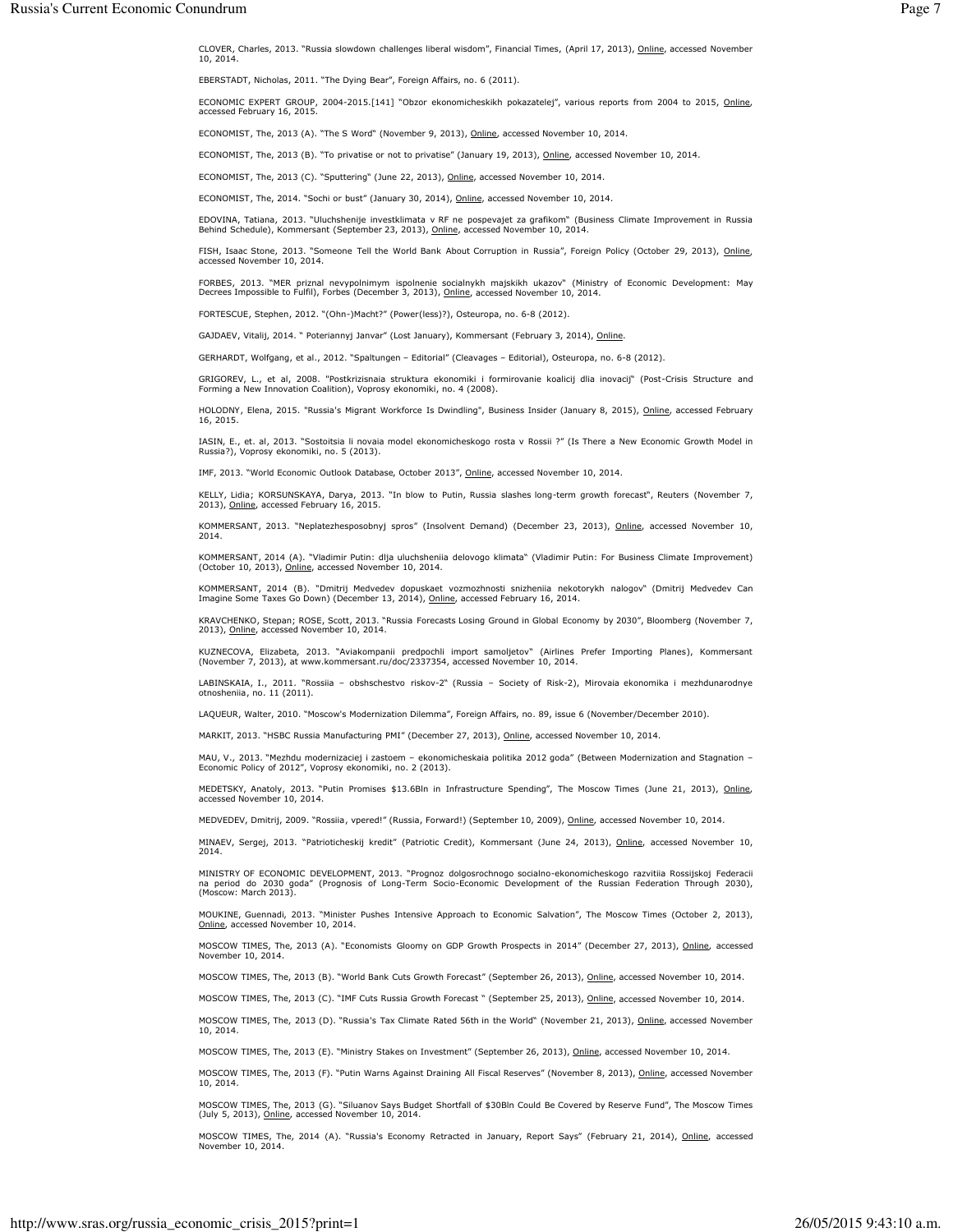MOSCOW TIMES, The, 2014 (B). "Russia Jumps to 44th in Bloomberg Business Rankings" (January 23, 2014), <u>Online</u>, accessed November 10, 2014.

MOSCOW TIMES, The, 2014 (C). "Siluanov Says Russia's Ukraine Bailout Mostly Coming from National Welfare Fund", The Moscow<br>Times (January 27, 2014), <u>Online</u>, accessed November 10, 2014.

MOSCOW TIMES, The, 2014 (D). "Shuvalov Sees Government Role in Economy Dropping to 25% by 2020" (January 16, 2014), Online, accessed November 10, 2014.

MOSCOW TIMES, The, 2015. "Russians Must Adapt to More Unemployment - Deputy Prime Minister" (January 23, 2015), <u>Online</u>, accessed February 16, 2015.

OPEN ECONOMY, 2014. "Russians Keep Cash in Banks, Not at Home" (September 29, 2014), Online, accessed February 16, 2015.

PRIBYLOVSKY, Vladimir, 2013. "Clans are marching", oDR (May 30, 2013), Online, accessed November 10, 2014.

RIANOVOSTI, 2007. "Russia among top 5 in terms of GDP by 2020" (June 9, 2007), Online, accessed November 10, 2014.

REUTERS, 2014. "Russian cbank raises key interest rate to 7 percent from 5.5 percent" (March 3, 2014), <u>Online</u>, accessed<br>November 10, 2014.

REUTERS, 2015. "Putin's Tunnel Vision on Defense Sharpens Russia's Economic Crisis", The Moscow Times (January 16, 2015),<br><u>Online,</u> accessed February 16, 2015.

RYZHKOV, Vladimir, 2014. "Protivorechnaia politika neinvestirovaniia v chelovecheskij capital" (Contradictory Policy of Not Investing<br>Into Human Capital), Rossiia v globalnoj politike (February 19, 2014), <u>Online</u>, accesse

SCHRODER, Hans-Henning, 2014. "Politik in Zeiten nationaler Verzückung" (Politics in Times of National Ecstasy), Russland-<br>analysen NR. 288 (December 19, 2014), <u>Online</u>, accessed February 16, 2015.

SOUKUP, Ondřej, 2013. "S předvolebními sliby jsme se trochu unáhlili, přiznal Putin" (Our Promises Went Too Far, Admitted Putin),<br>IHNED.cz (September 5, 2013), <u>Online,</u> accessed November 10, 2014.

SOUKUP, Ondřej, 2014. "Miliardáři si stěžují na zásahy Kremlu" (Billionaires Complain About Kremlin's Meddling), IHNED (October 22, 2014), Online, accessed November 10, 2014.

TOKAREVA, Anna, 2013. "Gossektor v ekonomike Rossii" (State Sector in Russian Economy), Kommersant (July 15, 2013), <u>Online</u>, accessed November 10, 2014.

TRANSPARENCY INTERNATIONAL, 2013. "Corruption Perception Index 2013", <u>Online,</u> accessed November 10, 2014.

VISLOGUZOV, Vadim, KRIUCHKOVA, 2015. "Fond raciol´nogo blagosostoianiia" (Rational Welfare Fund), Kommersant (January 29,<br>2015), <u>Online</u>, accessed February 16, 2015.

WEAVER, Courtney, 2013. "Russia gives green light to stimulus programme", Financial Times (July 25, 2013), <u>Online</u>, accessed<br>November 10, 2014.

WORLD BANK, 2013 (A). "Russian Economic Report 30" (September 25, 2013), Online, accessed November 10, 2014.

WORLD BANK, 2013 (B). "Doklad ob ekonomike Rossii, No. 32" (Report on Russian Economy, No. 32) (September 2014), <u>Online,</u><br>accessed February 16, 2015.

WORLD BANK, 2014. "Russian Federation", Doing Business 2014, Online, accessed November 10, 2014.

ZOTIKOVA, Oksana; DOROFEEV, VLADISLAV, 2013. "Katastroficheski ne khvataet kadrov" (The Lack of Specialists is Catastrophic), Kommersant (May 29, 2013), <u>Online</u>, accessed November 10, 2014.

 $[1]$  IMF, 2013.

#### **Footnotes**

[2] ALEKSASHENKO, Sergey, 2012, p. 34.

 $[3]$  Ibid., p. 35.

 $[4]$   $1$ bid., p. 35.

[5] Federal State Statistics Service, Online, accessed April 18, 2014.

[6] ECONOMIST, The, 2013 (A).

[7] MINISTRY OF ECONOMIC DEVELOPMENT, 2013, p. 61.

[8] GRIGOREV, L. et al., 2008, p. 32.

[9] ALEKSASHENKO, Sergey, 2012, p. 36.

 $[10]$  Ibid., 36.

[11] Federal State Statistics Service, Online, accessed April 18, 2014.

[12] ALEKSASHENKO, Sergey, 2012, p. 36-37.

[13] MINISTRY OF ECONOMIC DEVELOPMENT, 2013, p. 9.

[14] MOSCOW TIMES, The, 2014 (A); MOSCOW TIMES, The, 2013 (A).

[15] Growth on the previous quarter, seasonal factors excluded.  $-$  WORLD BANK, 2013 (B), p. 4.

[16] MOSCOW TIMES, The, 2014 (A).

[17] KRAVCHENKO, Stepan; ROSE, Scott, 2013.

[18] RIANOVOSTI, 2007.

[19] MINISTRY OF ECONOMIC DEVELOPMENT, 2013, p. 52.

[20] Ministry of Finance of the Russian Federation, Online, accesed February 16, 2015.

[21] REUTERS, 2014.

[22] MOSCOW TIMES, The, 2013 (A).

[23] MARKIT, 2013.

[24] Federal State Statistics Service, Online, accessed April 18, 2014.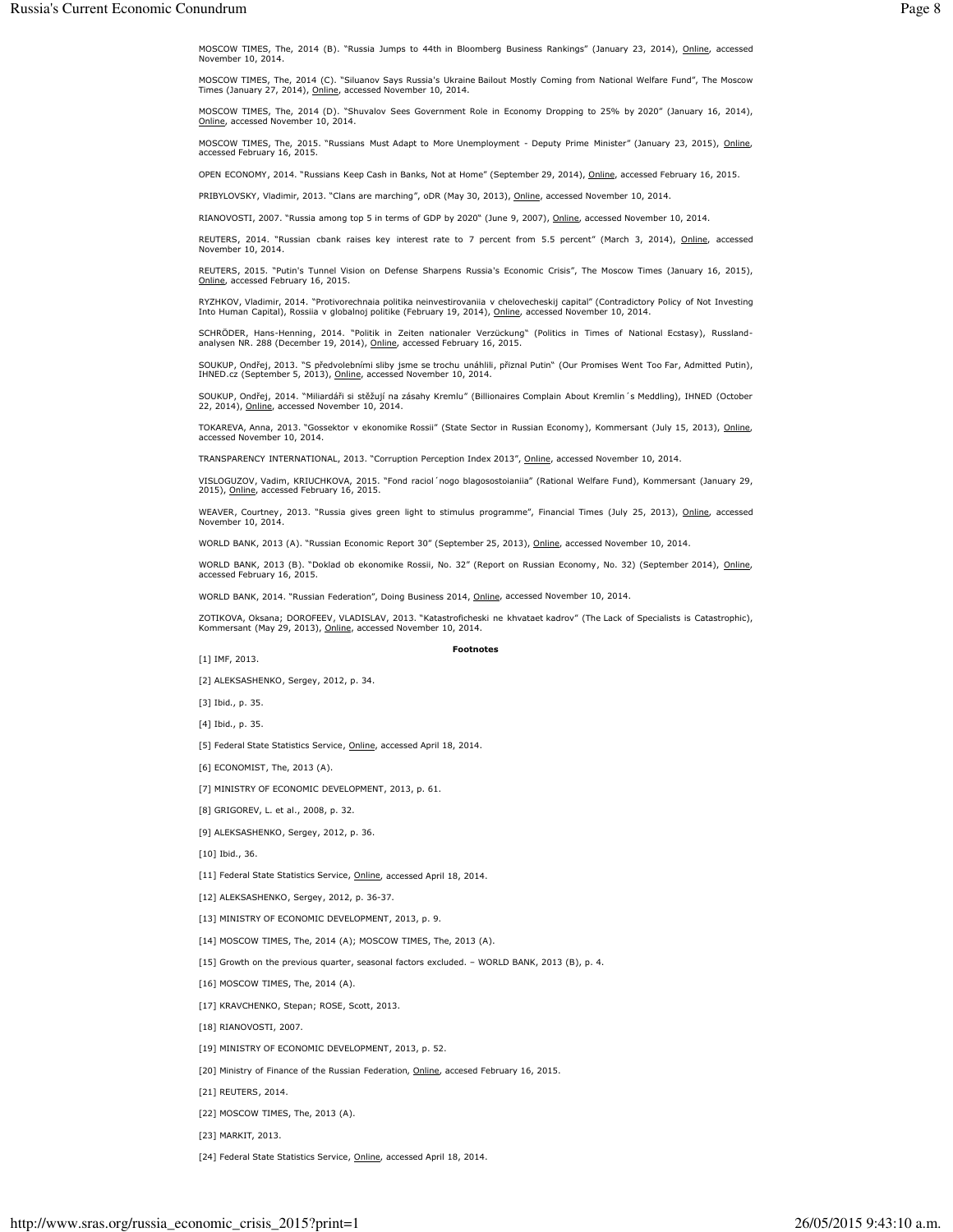[25] Federal State Statistics Service, Online, accessed April 18, 2014.

[26] KOMMERSANT, 2013.

[27] Romir, Online, accessed April 18, 2014.

[28] GAJDAEV, Vitalij, 2014. And, KOMMERSANT "Investory pripali k ottoku" (Investors Continued Leaving), Kommersant (January<br>10, 2014), <u>Online</u>, accessed April 18, 2014.

[29] Russian Central Bank, Online, accessed May 18, 2014.

[30] BBC, 2013.

- [31] Federal State Statistics Service, Online, accessed April 18, 2014.
- [32] Russian Central Bank, Online, accessed April 18, 2014.
- [33] MOUKINE, Guennadi, 2013.
- [34] WORLD BANK, 2013 (B), p.9.
- [35] IASIN, E., et. al, 2013, p. 12.
- [36] ECONOMIC EXPERT GROUP, 2004-2015.
- [37] ECONOMIC EXPERT GROUP, 2004-2015.
- [38] FORBES, 2013.
- [39] FORBES, 2013.
- [40] SOUKUP; Ondřej, 2013.
- [41] MINISTRY OF ECONOMIC DEVELOPMENT, 2013, p. 62.
- [42] WORLD BANK, 2013 (A).
- [43] WORLD BANK, 2013 (A).
- [44] LAQUEUR, Walter, 2010.
- [45] MAU, V., 2013, p. 20.
- [46] PRIBYLOVSKY, Vladimir, 2013.
- [47] BIDDER, Benjamin, 2014.
- $[48]$  Ibid.
- [49] KELLY, Lidia; KORSUNSKAYA, Darya, 2013.
- [50] LAQUEUR, Walter, 2010.
- [51] CLOVER, Charles, 2013.
- [52] MOSCOW TIMES, The, 2013 (B).
- [53] CLOVER, Charles, 2013.
- [54] MOSCOW TIMES, The, 2013 (C).
- [55] SCHRÖDER, Hans-Henning, 2014.
- [56] MAU, V., 2013, p. 16.
- [57] TOKAREVA, Anna, 2013.
- [58] ECONOMIST, The, 2013 (B).
- [59] TOKAREVA, Anna, 2013.
- [60] ECONOMIST, The, 2013 (B).
- [61] BIDDER, Benjamin, 2014.
- [62] BULIN, Dmitrij, 2013 (A).
- [63] TOKAREVA, Anna, 2013.
- [64] MOSCOW TIMES, The, 2014 (D). And, MEDETSKY, Anatoly, 2013.
- [65] Federal State Statistics Service, Online, accessed April 18, 2014.
- [66] BIDDER, Benjamin, 2014.
- [67] TOKAREVA, Anna, 2013.
- [68] ECONOMIST, The, 2013 (C).
- [69] MOUKINE, Guennadi, 2013.
- [70] ECONOMIST, The, 2013 (C).
- [71] WORLD BANK, 2013 (B), p. 9.
- [72] MOSCOW TIMES, The, 2015.
- [73] Federal State Statistics Service, Online, accessed April 18, 2014.
- [74] Federal State Statistics Service, Online here and here, accessed April 18, 2014.
- [75] HOLODNY, Elena, 2015.
- [76] ALEKSASHENKO, Sergey, 2012, p. 39.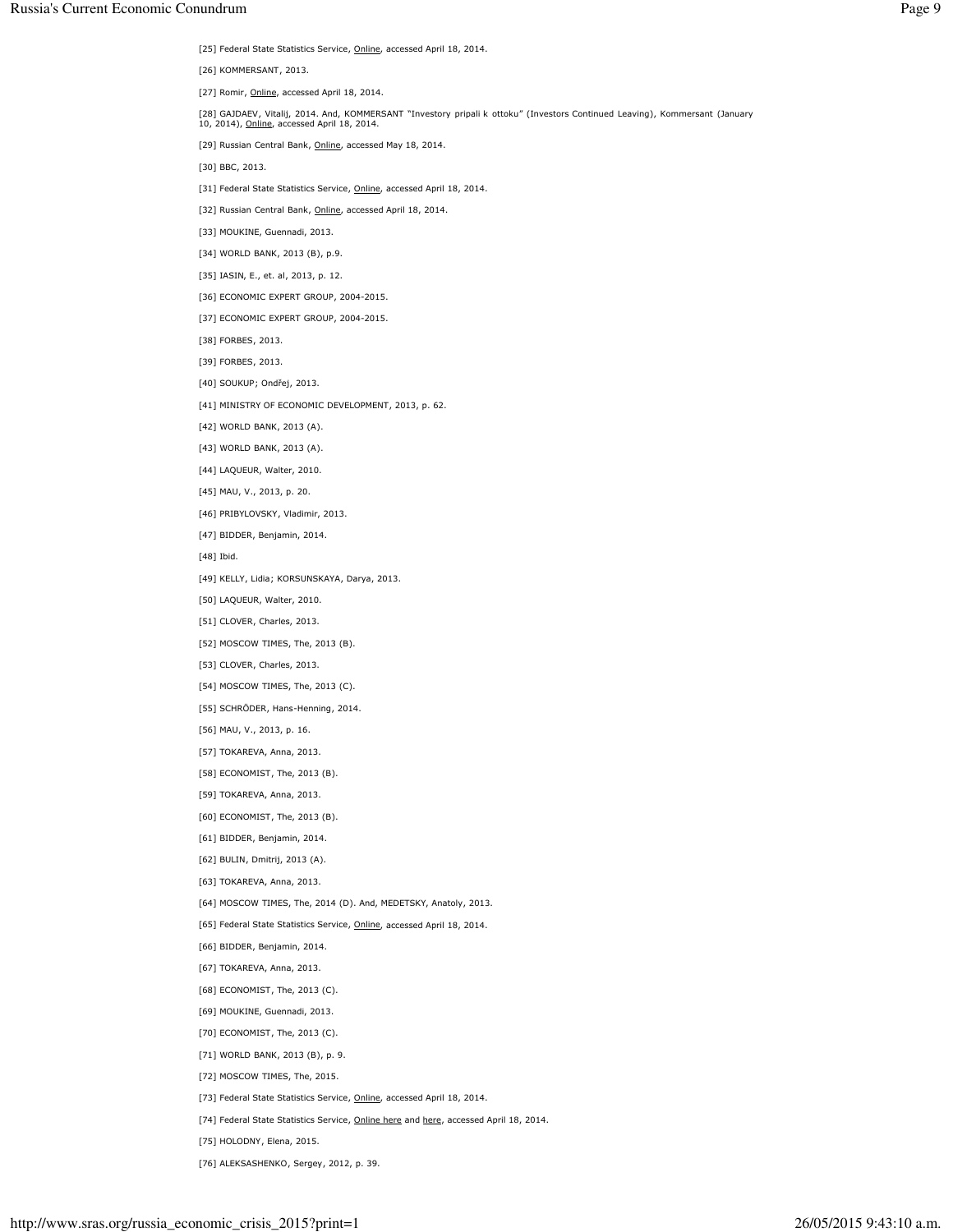- [77] Federal State Statistics Service, Online, accessed April 18, 2014.
- [78] BULIN, Dmitrij, 2014.
- [79] BBC, 2015.
- [80] RYZHKOV, Vladimir, 2014.
- [81] MOUKINE, Guennadi, 2013.
- [82] BULIN, Dmitrij, 2013 (B).
- [83] MINISTRY OF ECONOMIC DEVELOPMENT, 2013, p. 183.
- [84] Federal State Statistics Service, Online here and here, accessed April 18, 2014.
- [85] International Monetary Fund, Online. And, Federal State Statistics Service, Online, last accessed February 16, 2015.
- [86] Federal State Statistics Service, Online here and here, accessed April 18, 2014.
- [87] ALEKSASHENKO, Sergey, 2012, p. 44.
- [88] Russian Central Bank, Online, accessed April 18, 2014.
- [89] Russian Central Bank, Online, last accessed February 16, 2015.
- [90] Russian Central Bank.
- [91] ECONOMIC EXPERT GROUP, 2004-2015.
- [92] BULIN, Dmitrij, 2013 (B).
- [93] ECONOMIST, The, 2014.
- [94] REUTERS, 2015.
- [95] WORLD BANK, 2014.
- [96] FISH, Isaac Stone, 2013.
- [97] TRANSPARENCY INTERNATIONAL, 2013.
- [98] SOUKUP; Ondřej, 2014.
- [99] MOSCOW TIMES, The, 2014 (B).
- [100] Heritage Foundation, Online, accessed April 18, 2014.
- [101] MOSCOW TIMES, The, 2013 (D).
- [102] BBC, 2014. And, KOMMERSANT, 2014 (B).
- [103] EDOVINA, Tatiana, 2013.
- [104] KOMMERSANT, 2014 (A).
- [105] ALEKSASHENKO, Sergey, 2012, p. 37.
- [106] ECONOMIST, The, 2014.
- [107] ECONOMIST, The, 2013 (A).
- $[108]$  Ibid.
- [109] OPEN ECONOMY, 2014.
- [110] ZOTIKOVA, Oksana; DOROFEEV, VLADISLAV, 2013.
- $[111]$  BBC, 2013.
- [112] MOSCOW TIMES, The, 2013 (B).
- [113] MOSCOW TIMES, The, 2013 (E).
- [114] AMOS, Howard, 2015.
- [115] MINAEV, Sergej, 2013.
- [116] MOSCOW TIMES, The, 2013 (E).
- [117] MOSCOW TIMES, The, 2013 (F).
- [118] WEAVER, Courtney, 2013.
- [119] MOSCOW TIMES, The, 2013 (F).
- [120] MOSCOW TIMES, The, 2014 (C).
- [121] MOSCOW TIMES, The, 2013 (G).
- [122] For instance, VISLOGUZOV, Vadim, KRIUCHKOVA, 2015.
- [123] BIDDER, Benjamin, 2012.
- [124] KUZNECOVA, Elizabeta, 2013.
- .125] U.S. Patent and Trademark Office, at www.uspto.gov/web/offices/ac/ido/oeip/taf/reports\_stco.htm, accessed April 18, 2014.
- [126] EBERSTADT, Nicholas, 2011.
- [127] LABINSKAIA, I., 2011.
- [128] BULIN, Dmitrij, 2013 (B).